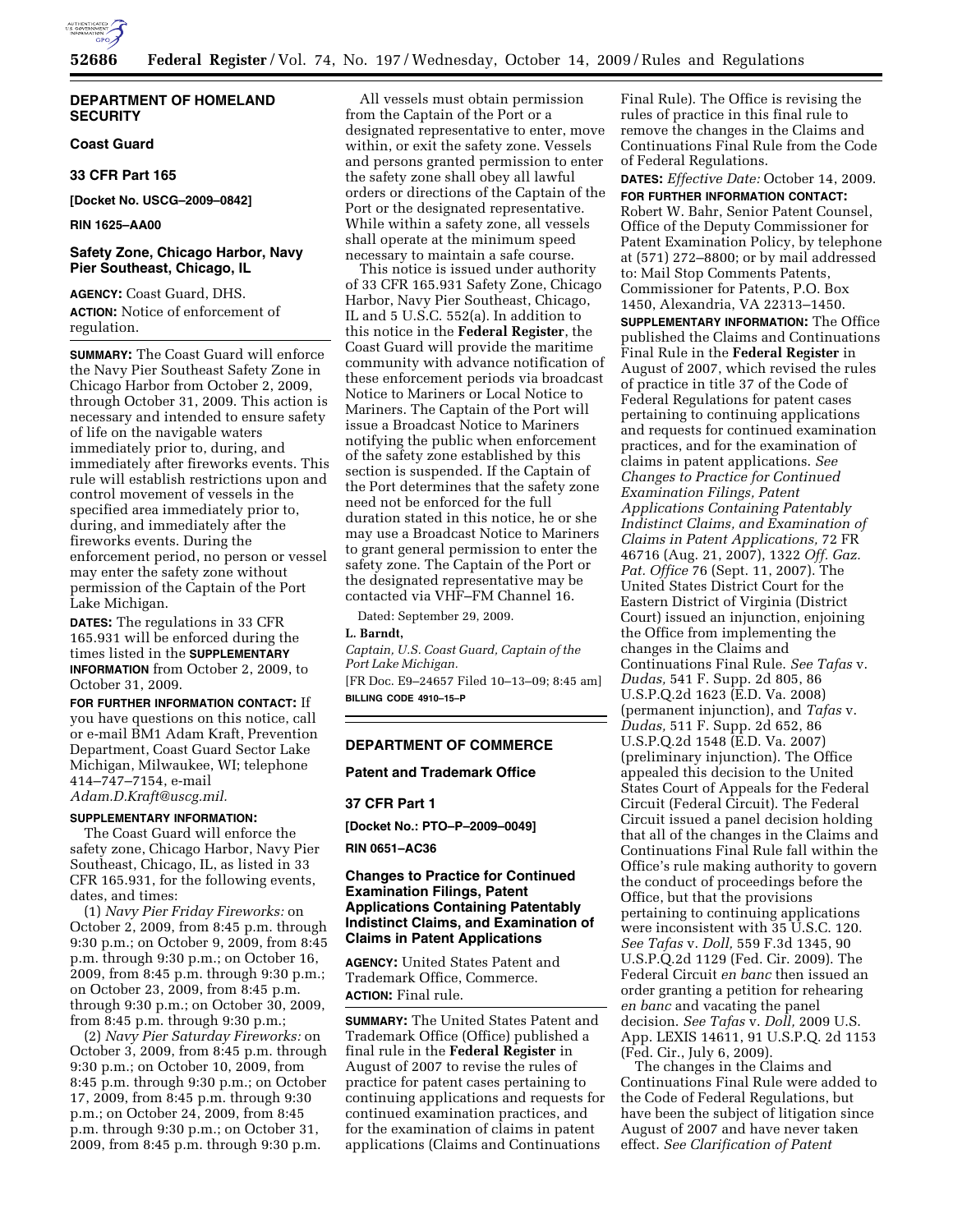*Regulations Currently in Effect, and Revision in Applicability Date of Provisions Relating to Patent Applications Containing Patentably Indistinct Claims,* 73 FR 45999 (Aug. 7, 2008) (notice). The changes in the Claims and Continuations Final Rule addressed the Office's patent application pendency and quality issues, but did so with provisions that were objectionable to a large segment of the patent user community. In addition, the circumstances have changed since the Office published the Claims and Continuations Final Rule in August of 2007, and the Office is now considering other initiatives that would garner more of a consensus with the patent user community to address the challenges it currently faces. Thus, the Office has decided that it is no longer interested in pursuing the changes in the Claims and Continuations Final Rule that were the subject of the District Court's decision in *Tafas.* Therefore, the Office is revising the rules of practice in title 37 of the Code of Federal Regulations for patent cases to remove the changes in the Claims and Continuations Final Rule from the Code of Federal Regulations.

### **Discussion of Specific Rules**

This final rule amends title 37, part 1, of the Code of Federal Regulations, as follows:

Sections 1.17(f), 1.26(a) and (b), 1.52(d)(2), 1.53(b) and (c)(4), 1.75(b) and  $(c)$ , 1.76 $(b)$  $(5)$ , 1.78, 1.104 $(a)$  $(1)$  and  $(b)$ , 1.110, 1.114(a) and (d), 1.136(a)(1), 1.142(a), 1.145, and 1.495(g) are amended to remove the changes in these provisions in the Claims and Continuations Final Rule.

Sections 1.105(a)(1)(ix), 1.114(f), (g), and (h), 1.117, 1.142(c), and 1.265, and 1.704(c)(11) are removed. These provisions were added in the Claims and Continuations Final Rule.

Section 1.704(c)(12) is redesignated as  $§ 1.704(c)(11).$ 

### **Rule Making Considerations**

A. *Administrative Procedure Act:* The Under Secretary of Commerce for Intellectual Property and Director of the United States Patent and Trademark Office finds good cause under 5 U.S.C. 553(b)(B) to waive any requirement to provide prior notice and opportunity for public comment as such procedures are unnecessary. The changes in this final rule revise the rules of practice as published in title 37 of the Code of Federal Regulations to reflect the rules of practice that are currently in effect. The changes in this final rule will not result in any changes in the requirements with which applicants,

patentees, or other members of the public must comply during proceedings before the Office. Therefore, prior notice and an opportunity for public comment are not required pursuant to 5 U.S.C. 553(b)(A) or (B) or any other law. In addition, thirty-day advance publication is not required under 5 U.S.C. 553(d) for this final rule as it merely relieves restrictions contained in the rules of practice as published in title 37 of the Code of Federal Regulations.

B. *Regulatory Flexibility Act:* As prior notice and an opportunity for public comment are not required pursuant to 5 U.S.C. 553 or any other law, neither a regulatory flexibility analysis nor a certification under the Regulatory Flexibility Act (5 U.S.C. 601 *et seq.*) is required. *See* 5 U.S.C. 603.

C. *Executive Order 12866 (Regulatory Planning and Review):* This rule making has been determined to be significant for purposes of Executive Order 12866 (Sept. 30, 1993).

D. *Executive Order 13132 (Federalism):* This rule making does not contain policies with federalism implications sufficient to warrant preparation of a Federalism Assessment under Executive Order 13132 (Aug. 4, 1999).

E. *Executive Order 13175 (Tribal Consultation):* This rule making will not: (1) Have substantial direct effects on one or more Indian Tribes; (2) impose substantial direct compliance costs on Indian Tribal governments; or (3) preempt Tribal law. Therefore, a Tribal summary impact statement is not required under Executive Order 13175 (Nov. 6, 2000).

F. *Executive Order 13211 (Energy Effects):* This rule making is not a significant energy action under Executive Order 13211 because this rule making is not likely to have a significant adverse effect on the supply, distribution, or use of energy. Therefore, a Statement of Energy Effects is not required under Executive Order 13211 (May 18, 2001).

G. *Executive Order 12988 (Civil Justice Reform):* This rule making meets applicable standards to minimize litigation, eliminate ambiguity, and reduce burden as set forth in sections 3(a) and 3(b)(2) of Executive Order 12988 (Feb. 5, 1996).

H. *Executive Order 13045 (Protection of Children):* This rule making does not concern an environmental risk to health or safety that may disproportionately affect children under Executive Order 13045 (Apr, 21, 1997).

I. *Executive Order 12630 (Taking of Private Property):* This rule making will not effect a taking of private property or otherwise have taking implications

under Executive Order 12630 (Mar. 15, 1988).

J. *Congressional Review Act:* Under the Congressional Review Act provisions of the Small Business Regulatory Enforcement Fairness Act of 1996 (5 U.S.C. 801 *et seq.*), the United States Patent and Trademark Office will submit a report containing this final rule and other required information to the U.S. Senate, the U.S. House of Representatives and the Comptroller General of the Government Accountability Office. The changes in this final rule will not result in an annual effect on the economy of 100 million dollars or more, a major increase in costs or prices, or significant adverse effects on competition, employment, investment, productivity, innovation, or the ability of United States-based enterprises to compete with foreignbased enterprises in domestic and export markets. Therefore, this final rule is not a ''major rule'' as defined in 5 U.S.C. 804(2).

K. *Unfunded Mandates Reform Act of 1995:* The changes proposed in this notice do not involve a Federal intergovernmental mandate that will result in the expenditure by State, local, and Tribal governments, in the aggregate, of 100 million dollars (as adjusted) or more in any one year, or a Federal private sector mandate that will result in the expenditure by the private sector of 100 million dollars (as adjusted) or more in any one year, and will not significantly or uniquely affect small governments. Therefore, no actions are necessary under the provisions of the Unfunded Mandates Reform Act of 1995. *See* 2 U.S.C. 1501 *et seq.* 

L. *National Environmental Policy Act:*  This rule making will not have any effect on the quality of environment and is thus categorically excluded from review under the National Environmental Policy Act of 1969. *See*  42 U.S.C. 4321 *et seq.* 

M. *National Technology Transfer and Advancement Act:* The requirements of section 12(d) of the National Technology Transfer and Advancement Act of 1995 (15 U.S.C. 272 note) are inapplicable because this rule making does not contain provisions which involve the use of technical standards.

N. *Paperwork Reduction Act:* This final rule involves information collection requirements which are subject to review by the Office of Management and Budget (OMB) under the Paperwork Reduction Act of 1995 (44 U.S.C. 3501 *et seq.*). The collection of information involved in this final rule has been reviewed and approved by OMB under OMB control number 0651–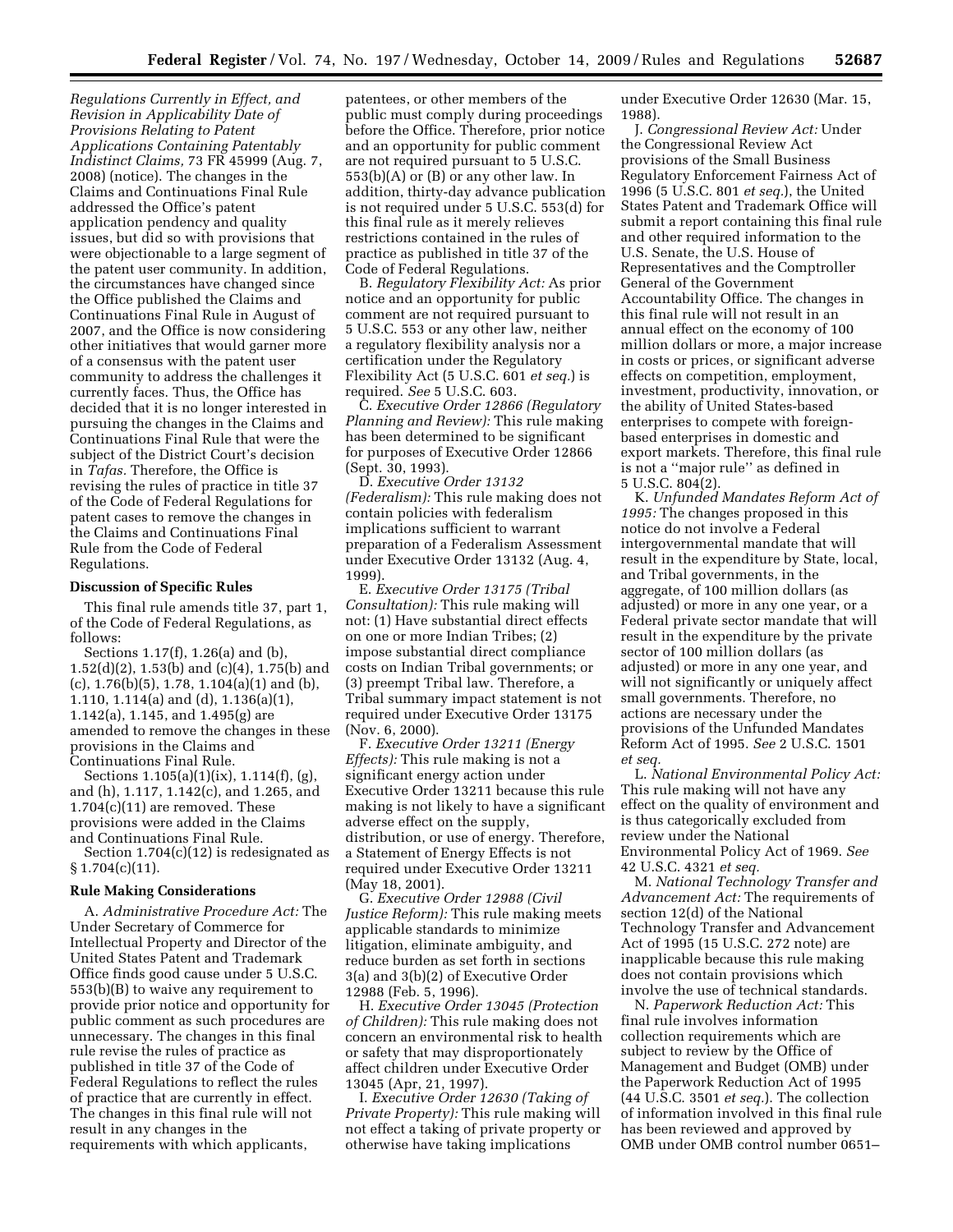0031. The United States Patent and Trademark Office is not submitting an information collection package to OMB for its review and approval because the changes in this notice do not affect the information collection requirements associated with the information collection under OMB control number 0651–0031.

Notwithstanding any other provision of law, no person is required to respond to nor shall a person be subject to a penalty for failure to comply with a collection of information subject to the requirements of the Paperwork Reduction Act unless that collection of information displays a currently valid OMB control number.

### **List of Subjects in 37 CFR Part 1**

Administrative practice and procedure, Courts, Freedom of information, Inventions and patents, Reporting and recordkeeping requirements, Small businesses.

■ For the reasons set forth in the preamble, 37 CFR part 1 is amended as follows:

# **PART 1—RULES OF PRACTICE IN PATENT CASES**

■ 1. The authority citation for 37 CFR part 1 continues to read as follows:

**Authority:** 35 U.S.C. 2(b)(2).

■ 2. Section 1.17 is amended by revising paragraph (f) to read as follows:

# **§ 1.17 Patent application and reexamination processing fees.**

\* \* \* \* \*

(f) For filing a petition under one of the following sections which refers to this paragraph: \$400.00.

§ 1.36(a)—for revocation of a power of attorney by fewer than all of the applicants.

§ 1.53(e)—to accord a filing date.

§ 1.57(a)—to accord a filing date.

§ 1.182—for decision on a question not specifically provided for.

§ 1.183—to suspend the rules.

§ 1.378(e)—for reconsideration of decision on petition refusing to accept delayed payment of maintenance fee in an expired patent.

§ 1.741(b)—to accord a filing date to an application under § 1.740 for extension of a patent term.

\* \* \* \* \*

■ 3. Section 1.26 is amended by revising paragraphs (a) and (b) to read as follows:

### **§ 1.26 Refunds.**

(a) The Director may refund any fee paid by mistake or in excess of that required. A change of purpose after the payment of a fee, such as when a party

desires to withdraw a patent filing for which the fee was paid, including an application, an appeal, or a request for an oral hearing, will not entitle a party to a refund of such fee. The Office will not refund amounts of twenty-five dollars or less unless a refund is specifically requested, and will not notify the payor of such amounts. If a party paying a fee or requesting a refund does not provide the banking information necessary for making refunds by electronic funds transfer (31 U.S.C. 3332 and 31 CFR part 208), or instruct the Office that refunds are to be credited to a deposit account, the Director may require such information, or use the banking information on the payment instrument to make a refund. Any refund of a fee paid by credit card will be by a credit to the credit card account to which the fee was charged.

(b) Any request for refund must be filed within two years from the date the fee was paid, except as otherwise provided in this paragraph or in § 1.28(a). If the Office charges a deposit account by an amount other than an amount specifically indicated in an authorization (§ 1.25(b)), any request for refund based upon such charge must be filed within two years from the date of the deposit account statement indicating such charge, and include a copy of that deposit account statement. The time periods set forth in this paragraph are not extendable.

■ 4. Section 1.52 is amended by revising paragraph (d)(2) to read as follows:

### **§ 1.52 Language, paper, writing, margins, compact disc specifications.**

# \* \* \* \* \*

\* \* \* \* \*

(d) \* \* \* (2) *Provisional application.* If a provisional application is filed in a language other than English, an English language translation of the non-English language provisional application will not be required in the provisional application. *See* § 1.78(a) for the requirements for claiming the benefit of such provisional application in a nonprovisional application.

■ 5. Section 1.53 is amended by revising paragraphs (b) and (c)(4) to read as follows:

\* \* \* \* \*

## **§ 1.53 Application number, filing date, and completion of application.**

\* \* \* \* \* (b) *Application filing requirements— Nonprovisional application.* The filing date of an application for patent filed under this section, except for a provisional application under paragraph

(c) of this section or a continued prosecution application under paragraph (d) of this section, is the date on which a specification as prescribed by 35 U.S.C. 112 containing a description pursuant to § 1.71 and at least one claim pursuant to § 1.75, and any drawing required by § 1.81(a) are filed in the Patent and Trademark Office. No new matter may be introduced into an application after its filing date. A continuing application, which may be a continuation, divisional, or continuation-in-part application, may be filed under the conditions specified in 35 U.S.C. 120, 121 or 365(c) and § 1.78(a).

(1) A continuation or divisional application that names as inventors the same or fewer than all of the inventors named in the prior application may be filed under this paragraph or paragraph (d) of this section.

(2) A continuation-in-part application (which may disclose and claim subject matter not disclosed in the prior application) or a continuation or divisional application naming an inventor not named in the prior application must be filed under this paragraph.

 $(c) * * * *$ 

(4) A provisional application is not entitled to the right of priority under 35 U.S.C. 119 or 365(a) or § 1.55, or to the benefit of an earlier filing date under 35 U.S.C. 120, 121 or 365(c) or § 1.78 of any other application. No claim for priority under 35 U.S.C. 119(e) or § 1.78(a)(4) may be made in a design application based on a provisional application. No request under § 1.293 for a statutory invention registration may be filed in a provisional application. The requirements of §§ 1.821 through 1.825 regarding application disclosures containing nucleotide and/or amino acid sequences are not mandatory for provisional applications.

■ 6. Section 1.75 is amended by revising paragraphs (b) and (c) to read as follows:

# **§ 1.75 Claim(s).**

\* \* \* \* \*

\* \* \* \* \* (b) More than one claim may be presented provided they differ substantially from each other and are not unduly multiplied.

(c) One or more claims may be presented in dependent form, referring back to and further limiting another claim or claims in the same application. Any dependent claim which refers to more than one other claim (''multiple dependent claim'') shall refer to such other claims in the alternative only. A multiple dependent claim shall not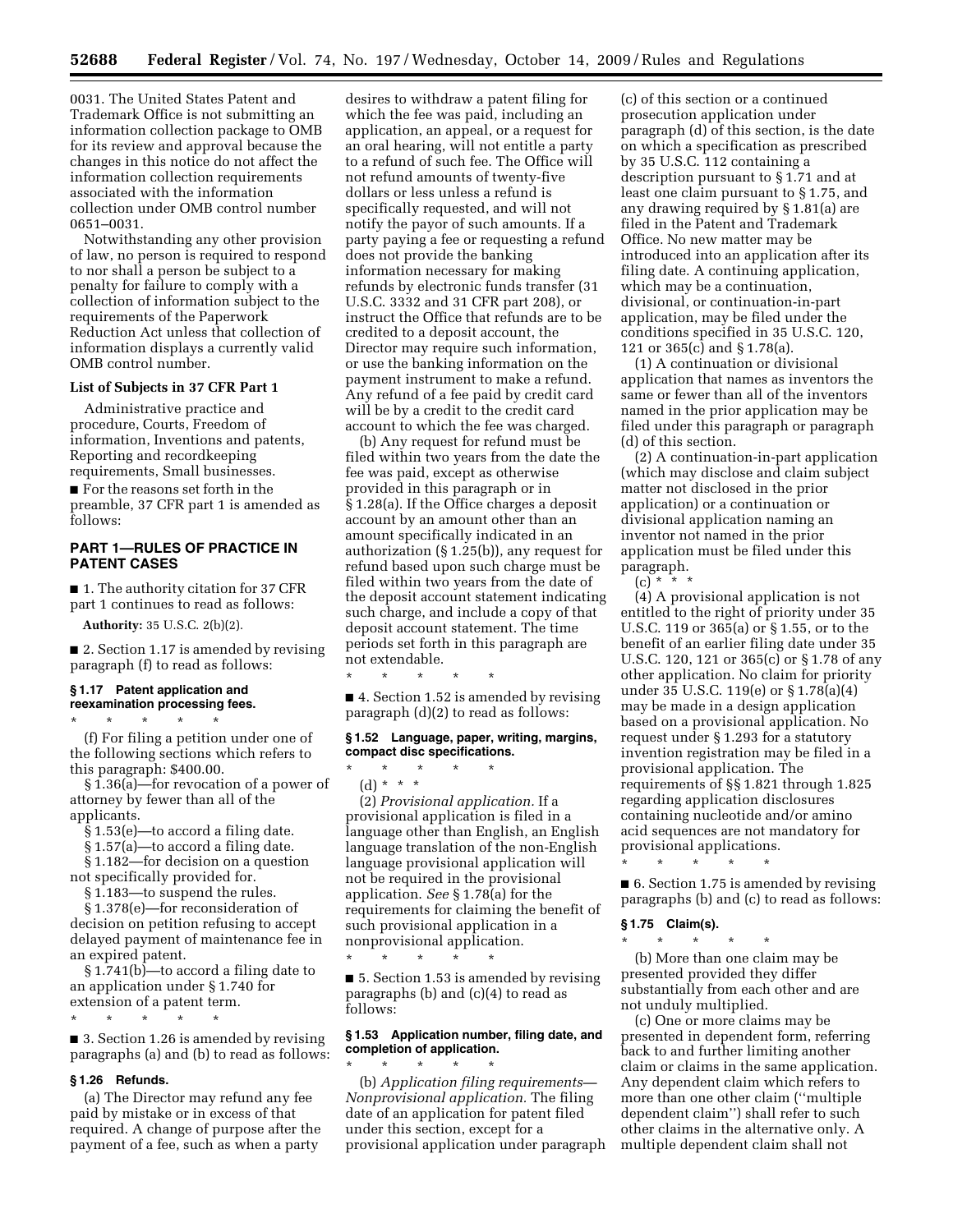serve as a basis for any other multiple dependent claim. For fee calculation purposes under § 1.16, a multiple dependent claim will be considered to be that number of claims to which direct reference is made therein. For fee calculation purposes also, any claim depending from a multiple dependent claim will be considered to be that number of claims to which direct reference is made in that multiple dependent claim. In addition to the other filing fees, any original application which is filed with, or is amended to include, multiple dependent claims must have paid therein the fee set forth in § 1.16(j). Claims in dependent form shall be construed to include all the limitations of the claim incorporated by reference into the dependent claim. A multiple dependent claim shall be construed to incorporate by reference all the limitations of each of the particular claims in relation to which it is being considered.

\* \* \* \* \* ■ 7. Section 1.76 is amended by revising paragraph (b)(5) to read as follows:

### **§ 1.76 Application data sheet.**

\* \* \* \* \* (b) \* \* \*

(5) *Domestic priority information.*  This information includes the application number, the filing date, the status (including patent number if available), and relationship of each application for which a benefit is claimed under 35 U.S.C. 119(e), 120, 121, or 365(c). Providing this information in the application data sheet constitutes the specific reference required by 35 U.S.C. 119(e) or 120, and § 1.78(a)(2) or § 1.78(a)(5), and need not otherwise be made part of the specification.

\* \* \* \* \*

■ 8. Section 1.78 is revised to read as follows:

### **§ 1.78 Claiming benefit of earlier filing date and cross-references to other applications.**

(a)(1) A nonprovisional application or international application designating the United States of America may claim an invention disclosed in one or more prior-filed copending nonprovisional applications or international applications designating the United States of America. In order for an application to claim the benefit of a prior-filed copending nonprovisional application or international application designating the United States of America, each prior-filed application must name as an inventor at least one inventor named in the later-filed

application and disclose the named inventor's invention claimed in at least one claim of the later-filed application in the manner provided by the first paragraph of 35 U.S.C. 112. In addition, each prior-filed application must be:

(i) An international application entitled to a filing date in accordance with PCT Article 11 and designating the United States of America; or

(ii) Entitled to a filing date as set forth in § 1.53(b) or § 1.53(d) and have paid therein the basic filing fee set forth in § 1.16 within the pendency of the application.

(2)(i) Except for a continued prosecution application filed under § 1.53(d), any nonprovisional application or international application designating the United States of America claiming the benefit of one or more prior-filed copending nonprovisional applications or international applications designating the United States of America must contain or be amended to contain a reference to each such prior-filed application, identifying it by application number (consisting of the series code and serial number) or international application number and international filing date and indicating the relationship of the applications. Cross references to other related applications may be made when appropriate (*see*  § 1.14).

(ii) This reference must be submitted during the pendency of the later-filed application. If the later-filed application is an application filed under 35 U.S.C. 111(a), this reference must also be submitted within the later of four months from the actual filing date of the later-filed application or sixteen months from the filing date of the prior-filed application. If the later-filed application is a nonprovisional application which entered the national stage from an international application after compliance with 35 U.S.C. 371, this reference must also be submitted within the later of four months from the date on which the national stage commenced under 35 U.S.C. 371(b) or (f) in the laterfiled international application or sixteen months from the filing date of the priorfiled application. These time periods are not extendable. Except as provided in paragraph (a)(3) of this section, the failure to timely submit the reference required by 35 U.S.C. 120 and paragraph (a)(2)(i) of this section is considered a waiver of any benefit under 35 U.S.C. 120, 121, or 365(c) to such prior-filed application. The time periods in this paragraph do not apply if the later-filed application is:

(A) An application for a design patent;

(B) An application filed under 35 U.S.C. 111(a) before November 29, 2000; or

(C) A nonprovisional application which entered the national stage after compliance with 35 U.S.C. 371 from an international application filed under 35 U.S.C. 363 before November 29, 2000.

(iii) If the later-filed application is a nonprovisional application, the reference required by this paragraph must be included in an application data sheet (§ 1.76), or the specification must contain or be amended to contain such reference in the first sentence(s) following the title.

(iv) The request for a continued prosecution application under § 1.53(d) is the specific reference required by 35 U.S.C. 120 to the prior-filed application. The identification of an application by application number under this section is the identification of every application assigned that application number necessary for a specific reference required by 35 U.S.C. 120 to every such application assigned that application number.

(3) If the reference required by 35 U.S.C. 120 and paragraph (a)(2) of this section is presented after the time period provided by paragraph (a)(2)(ii) of this section, the claim under 35 U.S.C. 120, 121, or 365(c) for the benefit of a prior-filed copending nonprovisional application or international application designating the United States of America may be accepted if the reference identifying the prior-filed application by application number or international application number and international filing date was unintentionally delayed. A petition to accept an unintentionally delayed claim under 35 U.S.C. 120, 121, or 365(c) for the benefit of a prior-filed application must be accompanied by:

(i) The reference required by 35 U.S.C. 120 and paragraph (a)(2) of this section to the prior-filed application, unless previously submitted;

(ii) The surcharge set forth in § 1.17(t); and

(iii) A statement that the entire delay between the date the claim was due under paragraph (a)(2)(ii) of this section and the date the claim was filed was unintentional. The Director may require additional information where there is a question whether the delay was unintentional.

(4) A nonprovisional application, other than for a design patent, or an international application designating the United States of America may claim an invention disclosed in one or more prior-filed provisional applications. In order for an application to claim the benefit of one or more prior-filed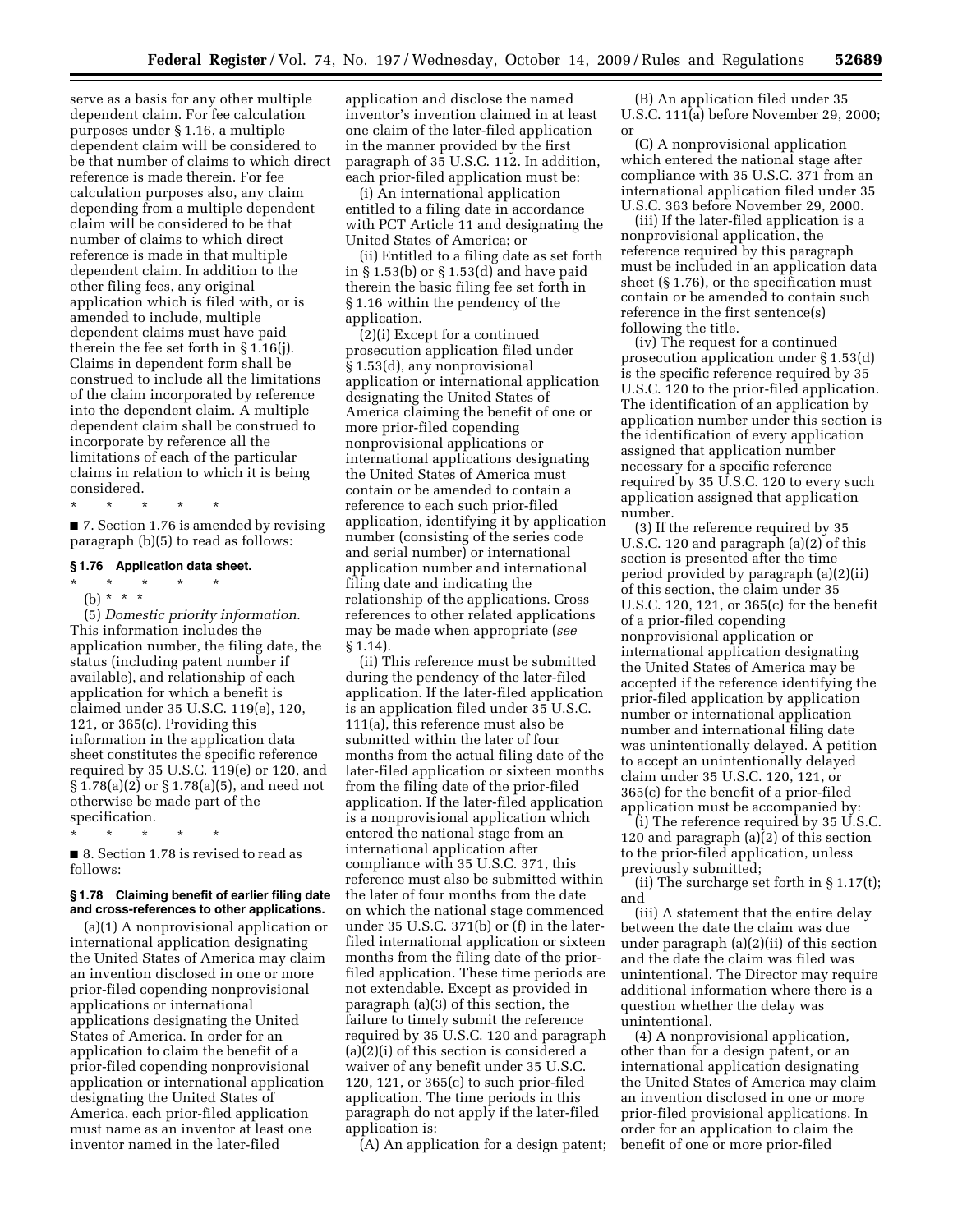provisional applications, each priorfiled provisional application must name as an inventor at least one inventor named in the later-filed application and disclose the named inventor's invention claimed in at least one claim of the later-filed application in the manner provided by the first paragraph of 35 U.S.C. 112. In addition, each prior-filed provisional application must be entitled to a filing date as set forth in § 1.53(c), and the basic filing fee set forth in § 1.16(d) must be paid within the time period set forth in § 1.53(g).

(5)(i) Any nonprovisional application or international application designating the United States of America claiming the benefit of one or more prior-filed provisional applications must contain or be amended to contain a reference to each such prior-filed provisional application, identifying it by the provisional application number (consisting of series code and serial number).

(ii) This reference must be submitted during the pendency of the later-filed application. If the later-filed application is an application filed under 35 U.S.C. 111(a), this reference must also be submitted within the later of four months from the actual filing date of the later-filed application or sixteen months from the filing date of the prior-filed provisional application. If the later-filed application is a nonprovisional application which entered the national stage from an international application after compliance with 35 U.S.C. 371, this reference must also be submitted within the later of four months from the date on which the national stage commenced under 35 U.S.C. 371(b) or (f) in the later-filed international application or sixteen months from the filing date of the prior-filed provisional application. These time periods are not extendable. Except as provided in paragraph (a)(6) of this section, the failure to timely submit the reference is considered a waiver of any benefit under 35 U.S.C. 119(e) to such priorfiled provisional application. The time periods in this paragraph do not apply if the later-filed application is:

(A) An application filed under 35 U.S.C. 111(a) before November 29, 2000; or

(B) A nonprovisional application which entered the national stage after compliance with 35 U.S.C. 371 from an international application filed under 35 U.S.C. 363 before November 29, 2000.

(iii) If the later-filed application is a nonprovisional application, the reference required by this paragraph must be included in an application data sheet (§ 1.76), or the specification must contain or be amended to contain such

reference in the first sentence(s) following the title.

(iv) If the prior-filed provisional application was filed in a language other than English and both an Englishlanguage translation of the prior-filed provisional application and a statement that the translation is accurate were not previously filed in the prior-filed provisional application, applicant will be notified and given a period of time within which to file, in the prior-filed provisional application, the translation and the statement. If the notice is mailed in a pending nonprovisional application, a timely reply to such a notice must include the filing in the nonprovisional application of either a confirmation that the translation and statement were filed in the provisional application, or an amendment or Supplemental Application Data Sheet withdrawing the benefit claim, or the nonprovisional application will be abandoned. The translation and statement may be filed in the provisional application, even if the provisional application has become abandoned.

(6) If the reference required by 35 U.S.C. 119 $(e)$  and paragraph  $(a)(5)$  of this section is presented in a nonprovisional application after the time period provided by paragraph (a)(5)(ii) of this section, the claim under 35 U.S.C. 119(e) for the benefit of a prior filed provisional application may be accepted during the pendency of the later-filed application if the reference identifying the prior-filed application by provisional application number was unintentionally delayed. A petition to accept an unintentionally delayed claim under 35 U.S.C. 119(e) for the benefit of a prior-filed provisional application must be accompanied by:

(i) The reference required by 35 U.S.C. 119(e) and paragraph (a)(5) of this section to the prior-filed provisional application, unless previously submitted;

(ii) The surcharge set forth in § 1.17(t); and

(iii) A statement that the entire delay between the date the claim was due under paragraph (a)(5)(ii) of this section and the date the claim was filed was unintentional. The Director may require additional information where there is a question whether the delay was unintentional.

(b) Where two or more applications filed by the same applicant contain conflicting claims, elimination of such claims from all but one application may be required in the absence of good and sufficient reason for their retention during pendency in more than one application.

(c) If an application or a patent under reexamination and at least one other application naming different inventors are owned by the same person and contain conflicting claims, and there is no statement of record indicating that the claimed inventions were commonly owned or subject to an obligation of assignment to the same person at the time the later invention was made, the Office may require the assignee to state whether the claimed inventions were commonly owned or subject to an obligation of assignment to the same person at the time the later invention was made, and if not, indicate which named inventor is the prior inventor. Even if the claimed inventions were commonly owned, or subject to an obligation of assignment to the same person, at the time the later invention was made, the conflicting claims may be rejected under the doctrine of double patenting in view of such commonly owned or assigned applications or patents under reexamination.

■ 9. Section 1.104 is amended by revising paragraphs (a)(1) and (b) to read as follows:

#### **§ 1.104 Nature of examination.**

(a) *Examiner's action.* (1) On taking up an application for examination or a patent in a reexamination proceeding, the examiner shall make a thorough study thereof and shall make a thorough investigation of the available prior art relating to the subject matter of the claimed invention. The examination shall be complete with respect both to compliance of the application or patent under reexamination with the applicable statutes and rules and to the patentability of the invention as claimed, as well as with respect to matters of form, unless otherwise indicated.

\* \* \* \* \*

(b) *Completeness of examiner's action.* The examiner's action will be complete as to all matters, except that in appropriate circumstances, such as misjoinder of invention, fundamental defects in the application, and the like, the action of the examiner may be limited to such matters before further action is made. However, matters of form need not be raised by the examiner until a claim is found allowable.

#### **§ 1.105 [Amended]**

\* \* \* \* \*

■ 10. Section 1.105 is amended by removing paragraph (a)(1)(ix).

■ 11. Section 1.110 is revised to read as follows: